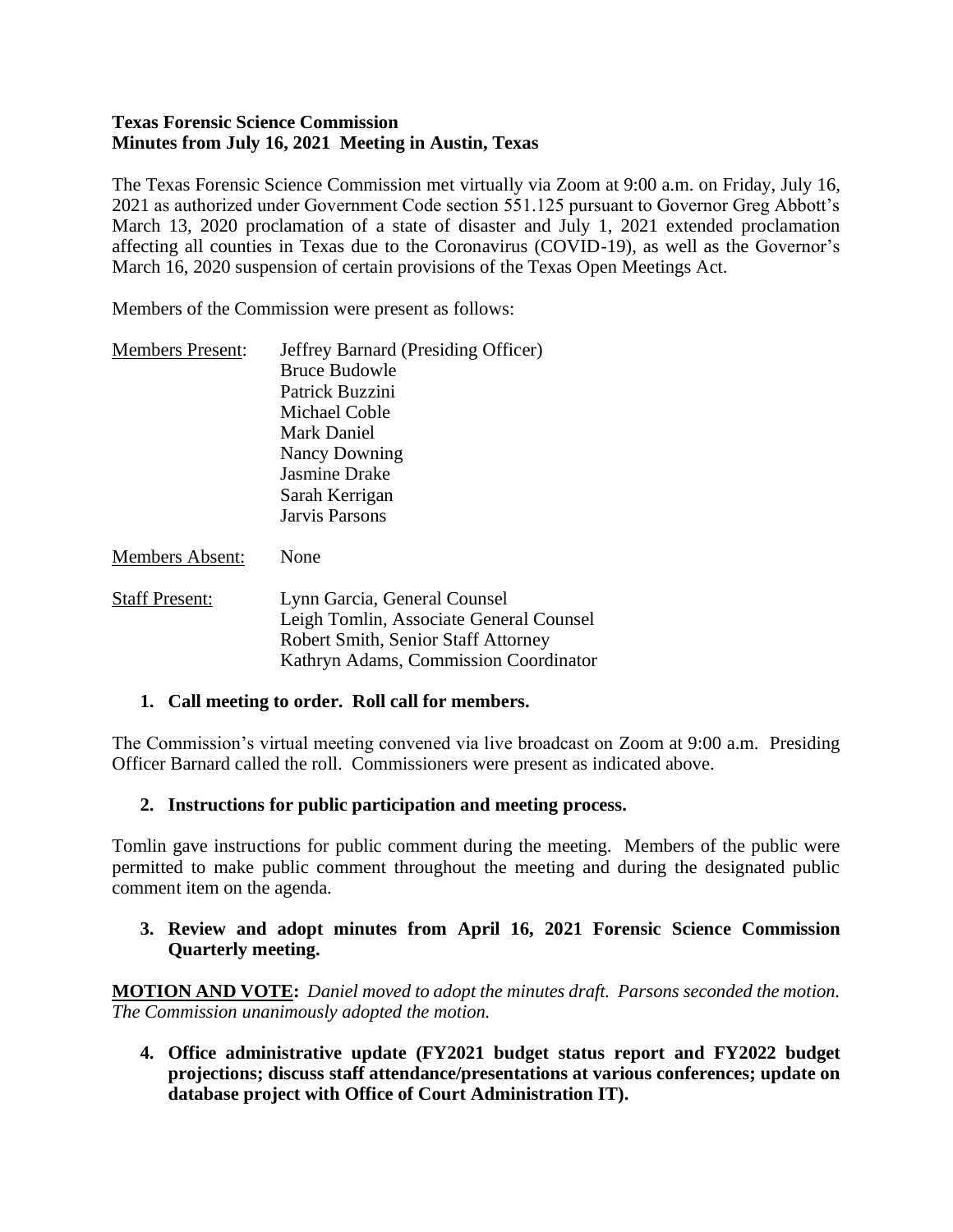Garcia reviewed the Commission's FY2021 budget status report and FY2022 budget projections. Garcia explained the need for a temporary staff position to oversee the implementation of the Commission's new database and address other administrative items.

**MOTION AND VOTE:** *Buzzini moved to adopt the FY2022 budget projections, including the hiring of a temporary administrative staff member. Parsons seconded the motion. The Commission unanimously adopted the motion.*

Garcia updated Commissioners on the database project currently being developed by the Office of Court Administration's IT program development group. The team is developing an online platform to provide better access to Commission data, including information regarding accredited labs, licensees, self-disclosures, complaints, quality incidents, and OSAC Registry Standards implementation. The team hopes to launch the site in 6-8 weeks. Selected crime laboratories will participate in testing of the system in the coming weeks.

Garcia reported on two separate presentations given in the past week, one for Stetson University and one for a Michigan task force seeking to create a state oversight body similar to the Texas Commission. Tomlin reported on her presentation at the June International Association for Identification annual conference. Tomlin received positive feedback from IAI conference participants practicing in unaccredited forensic disciplines who are interested in achieving voluntary licensure and taking the General Forensic Analyst Licensing Exam.

#### **5. Discuss and consider pending complaints and laboratory self-disclosures as well as new complaints and self-disclosures received through July 2, 2021.**

Disclosures Pending from April 16, 2021

1. No. 21.04; Houston Forensic Science Center (Forensic Biology/DNA)

A self-disclosure by the Houston Forensic Science Center reporting a complaint from a former employee who communicated concerns to a current employee regarding another current Forensic Biology/DNA staff member. The laboratory's investigation yielded no evidence to support the alleged misconduct. However, in reviewing its evidence examination/screening process, the laboratory identified risk inherent to the process of determining that an item has a "negative" result because negative items do not proceed to DNA analysis and the negative result is not subject to independent verification.

Houston Forensic Science Center Quality Director, Erika Ziemak, updated commissioners on the progress of the laboratory's case review. In total, the laboratory is recalling 23 cases within the designated five-year period affected, targeting approximately 15% of all casework with negative results. Reanalysis is complete in over 20 of the cases and the reported results are consistent with the original analyses in those cases.

**MOTION AND VOTE:** *Daniel moved to take no further action on the self-disclosure given the root cause analysis, case review, and corrective actions by the laboratory. Parsons seconded the motion. The Commission unanimously adopted the motion.*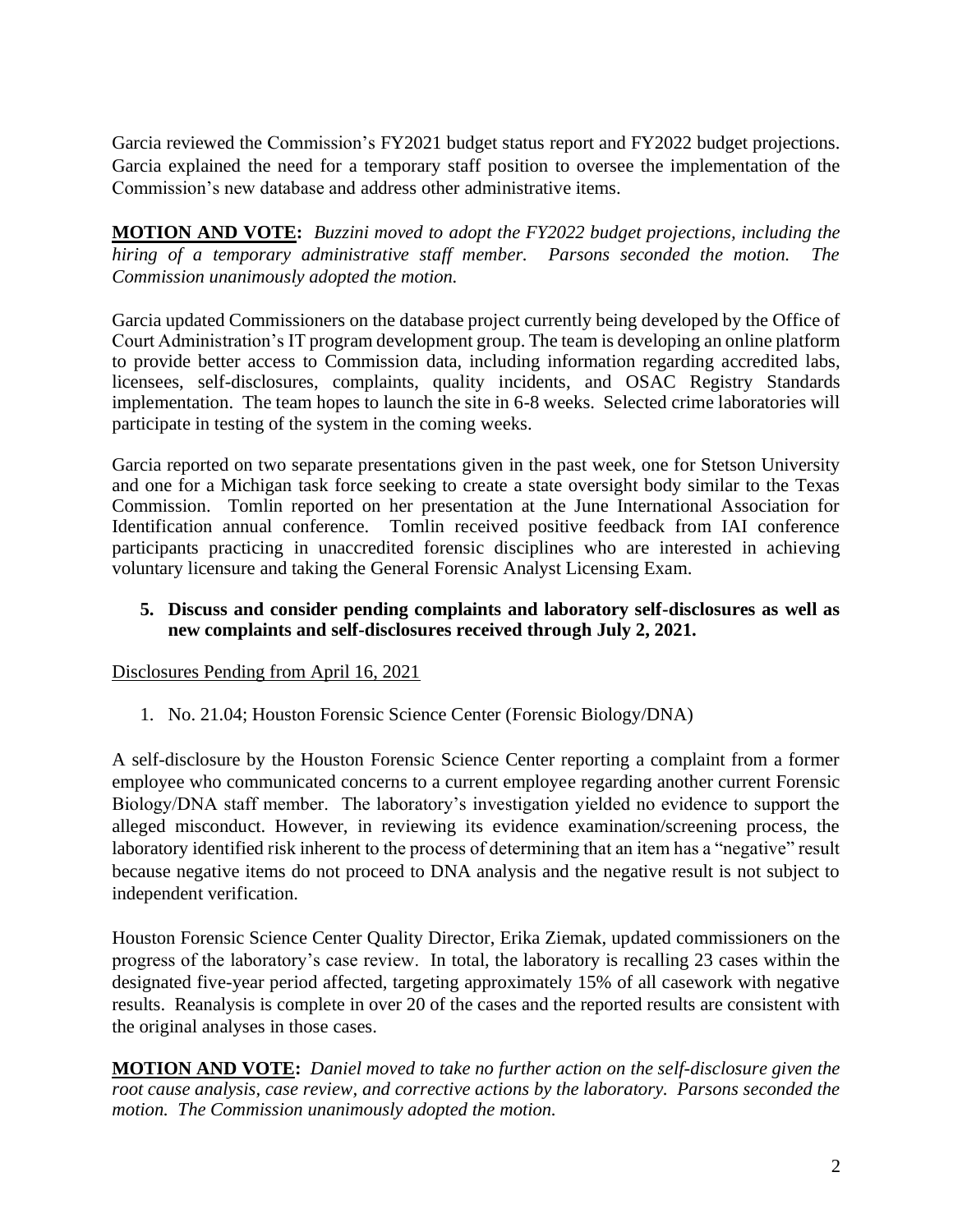2. No. 21.15; Houston Forensic Science Center (Latent Prints)

A self-disclosure by the Houston Forensic Science Center reporting an incident in its latent prints section where the laboratory identified discrepancies between case records and data stored in AFIS during the laboratory's review of a latent print corrective action.

**MOTION AND VOTE:** *Drake moved to take no further action on the self-disclosure given the root cause analysis, case review, and corrective actions by the laboratory. Budowle seconded the motion. The Commission unanimously adopted the motion.*

3. No. 21.19; Bexar County Criminal Investigation Laboratory (Seized Drugs)

A self-disclosure by the Bexar County Criminal Investigation Laboratory reporting an incident in its seized drugs section where during a routine post-sampling check of his sampling area, an analyst found one small Ziplock bag containing drug evidence on the floor beneath his chair.

**MOTION AND VOTE:** *Daniel moved to take no further action on the self-disclosure given the root cause analysis, case review, and corrective actions by the laboratory. Budowle seconded the motion. The Commission unanimously adopted the motion.*

Disclosures Received as of July 2, 2021

4. No. 21.22; Tarrant County Medical Examiner's Office Crime Laboratory (Forensic Biology/DNA)

A self-disclosure by the Tarrant County Medical Examiner's Crime Laboratory describing an incident in its Forensic Biology Unit where, following the quantitation step of DNA typing, an analyst switched four victim reference buccal swab DNA extract tube lids and processed the wrong case number through DNA typing due to the error.

**MOTION AND VOTE:** *Daniel moved to take no further action on the self-disclosure given the root cause analysis, case review, and corrective actions by the laboratory. Parsons seconded the motion. The Commission unanimously adopted the motion.*

5. No. 21.23; Tarrant County Medical Examiner's Office Crime Laboratory (Forensic Biology/DNA; CODIS)

A self-disclosure by Tarrant County Medical Examiner's Office Crime Laboratory reporting an incident in its Forensic Biology Unit where the CODIS administrator performed a performance check of the recently updated CODIS software 9.0 rather than a full validation as prescribed in the latest FBI QAS. The laboratory identified 16 affected cases and determined that no amended reports were necessary.

Tarrant County Medical Examiner's Office Quality Director Jody Klann briefly addressed the Commission to confirm the Commission's understanding of the self-disclosure.

**MOTION AND VOTE:** *Daniel moved to take no further action on the self-disclosure given the root cause analysis, case review, and corrective actions by the laboratory. Drake seconded the*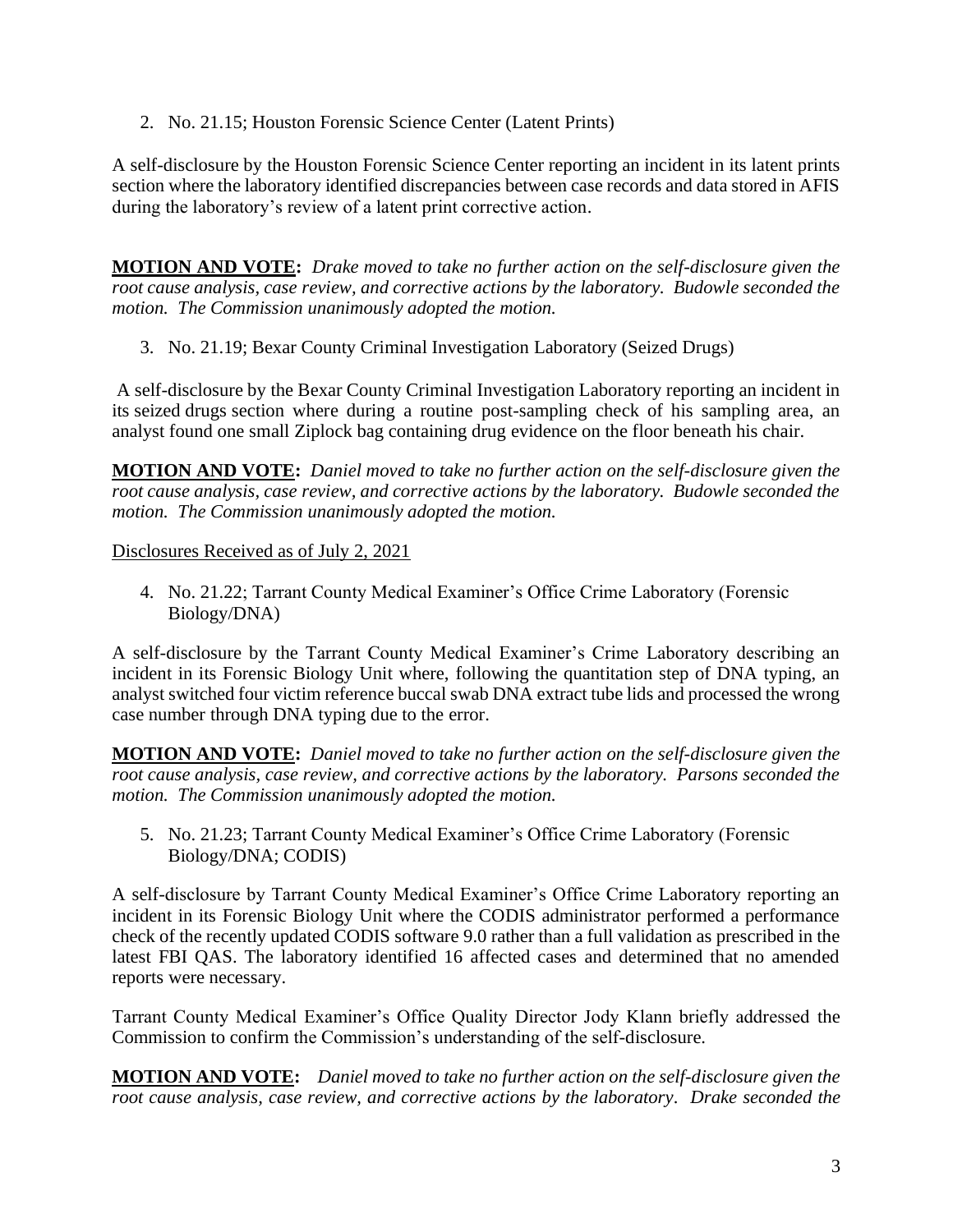*motion. The Commission unanimously adopted the motion.*

6. No. 21.24; Department of Public Safety Austin (Digital/Multimedia)

A self-disclosure by Department of Public Safety Austin reporting an incident in its Digital/Multimedia Evidence Unit where an analyst in the section received an unsatisfactory assessment for audio enhancement proficiency test that raised concerns about the quality of the examiner's work product.

Brady Mills addressed the Commission to explain there were 43 cases total worked by the subject analyst reviewed by the laboratory. Eleven needed additional re-working by another qualified analyst. Thirty are pending review and the remaining case did not have anything probative prompting a re-work. Thus far, the laboratory has not identified any issues in 13 of the re-worked cases. Mills further explained the type of work conducted by the subject analyst is typically part of the investigative process by law enforcement and not work that is introduced at trial. The analyst is no longer employed by the laboratory.

**MOTION AND VOTE:** *Daniel moved to take no further action on the self-disclosure given the root cause analysis and corrective actions by the laboratory and because the particular type of work at issue is used to assist in the investigative stage of a criminal case rather than work presented at trial. Parsons seconded the motion. The Commission unanimously adopted the motion.*

7. No. 21.30; Jefferson County Regional Crime Laboratory (Seized Drugs)

A self-disclosure by Jefferson County Regional Crime Laboratory reporting an incident in its Seized Drugs section where an analyst found a single white round tablet on the wet laboratory floor after having stepped on the tablet.

**MOTION AND VOTE:** *Daniel moved to take no further action on the self-disclosure given the root cause analysis and corrective actions by the laboratory. Buzzini seconded the motion. The Commission unanimously adopted the motion.*

8. No. 21.34; Jefferson County Regional Crime Laboratory (Seized Drugs)

A self-disclosure by Jefferson County Regional Crime Laboratory reporting an incident in its Seized Drugs section where evidence in a case reported as methamphetamine should have been reported as phencyclidine. The laboratory discovered additional errors by the same technical reviewer after a review of casework by both the analyst and technical reviewer.

**MOTION AND VOTE:** *Daniel moved to take no further action on the self-disclosure given the root cause analysis, case review and corrective actions by the laboratory. Drake seconded the motion. The Commission unanimously adopted the motion.*

9. No. 21.38; University of North Texas Health Science Center – Center for Human Identification (Forensic Biology/DNA; CODIS)

A self-disclosure by University of North Texas Health Science Center – Center for Human Identification (UNTHSC-CHI) disclosing an incident in its Forensic Biology section where the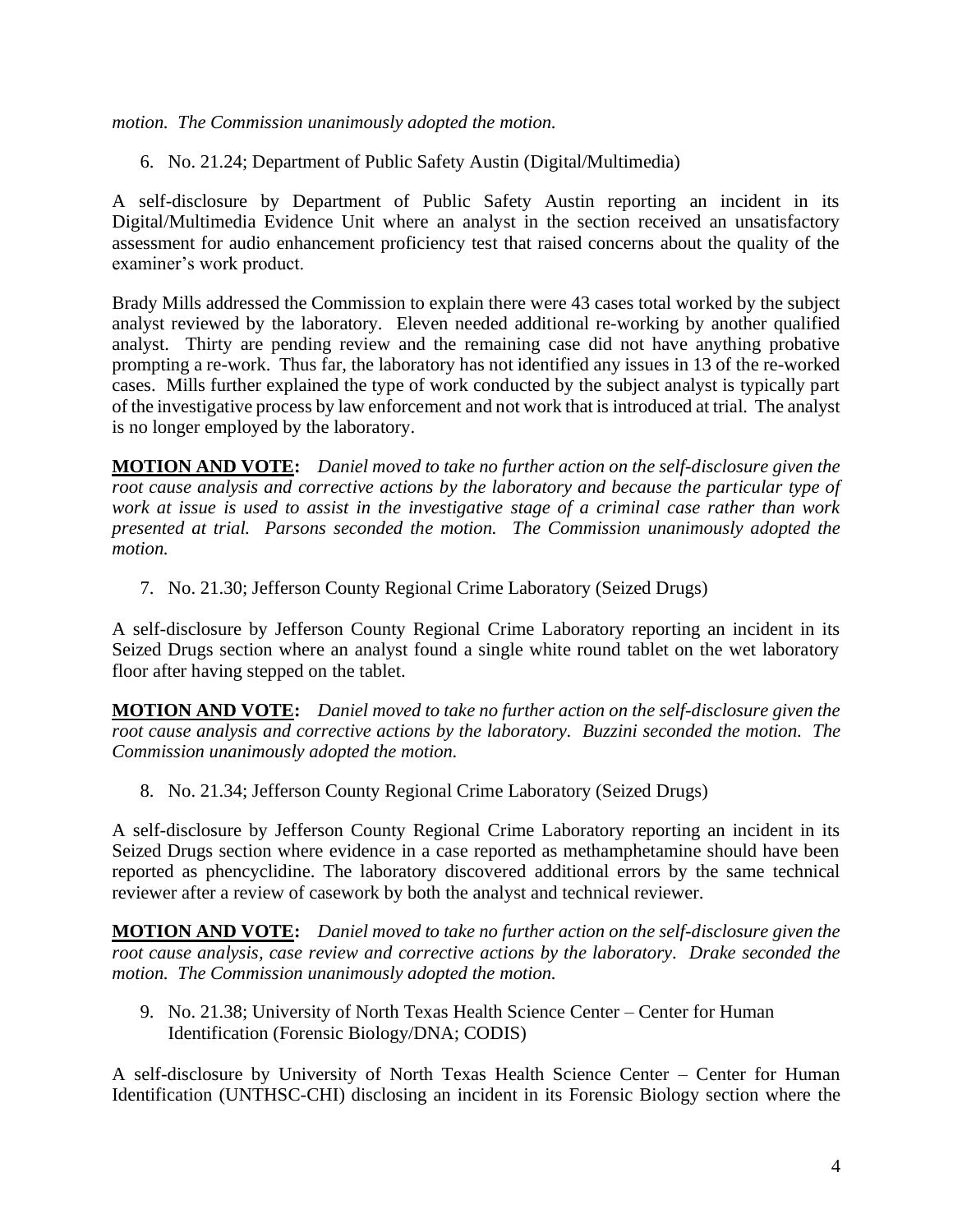laboratory recorded a specimen after comparison in its State DNA Index System (SDIS) as a "no match" and later, in April 2021, the laboratory discovered the specimen should have been recorded as a valid match.

**MOTION AND VOTE:** *Daniel moved to take no further action on the self-disclosure given the root cause analysis, case review and corrective actions by the laboratory. Parsons seconded the motion. The Commission unanimously adopted the motion.*

\*Commissioners Budowle and Coble recused from discussion and vote on this item.

10. No. 21.41; NMS Labs (Seized Drugs)

A self-disclosure by NMS Labs reporting an incident in its Seized Drugs section where, during qualification of a new GCMS instrument for hemp-marihuana differentiation, the laboratory noted higher rates of CBD to THC conversion than during the original validation. NMS Labs also noted that any laboratory performing a similar method could experience similar challenges in CBD to THC conversion.

**MOTION AND VOTE:** *Daniel moved to accept the self-disclosure for investigation to issue recommendations and establish best practice guidelines regarding hemp-marihuana differentiation using a GCMS instrument. Drake seconded the motion. The Commission unanimously adopted the motion.* 

**MOTION AND VOTE:** *Daniel moved to establish an investigative panel consisting of commissioners Drake, Buzzini, and Kerrigan. Downing seconded the motion. The Commission unanimously adopted the motion.* 

**MOTION AND VOTE:** *Kerrigan moved to add commissioner Parsons to the investigative panel consisting of commissioners Drake, Buzzini, and Kerrigan. Daniel seconded the motion. The Commission unanimously adopted the motion.* 

The investigative panel for this self-disclosure consists of commissioners Parsons, Drake, Buzzini and Kerrigan.

11. No. 21.42; Department of Public Safety (Forensic Biology/DNA)

A self-disclosure by Department of Public Safety Austin reporting an incident in its Forensic Biology/DNA section where an analyst accidentally lost a hair sample that another analyst in the Materials/Trace section had identified as suitable for DNA testing.

**MOTION AND VOTE:** *Daniel moved to take no further action on the self-disclosure given the root cause analysis, case review and corrective actions by the laboratory. Coble seconded the motion. The Commission unanimously adopted the motion.*

\*Commissioner Parsons recused from discussion and vote on this agenda item.

12. No. 21.43 University of North Texas Health Science Center – Center for Human Identification (Forensic Biology/DNA; mtDNA)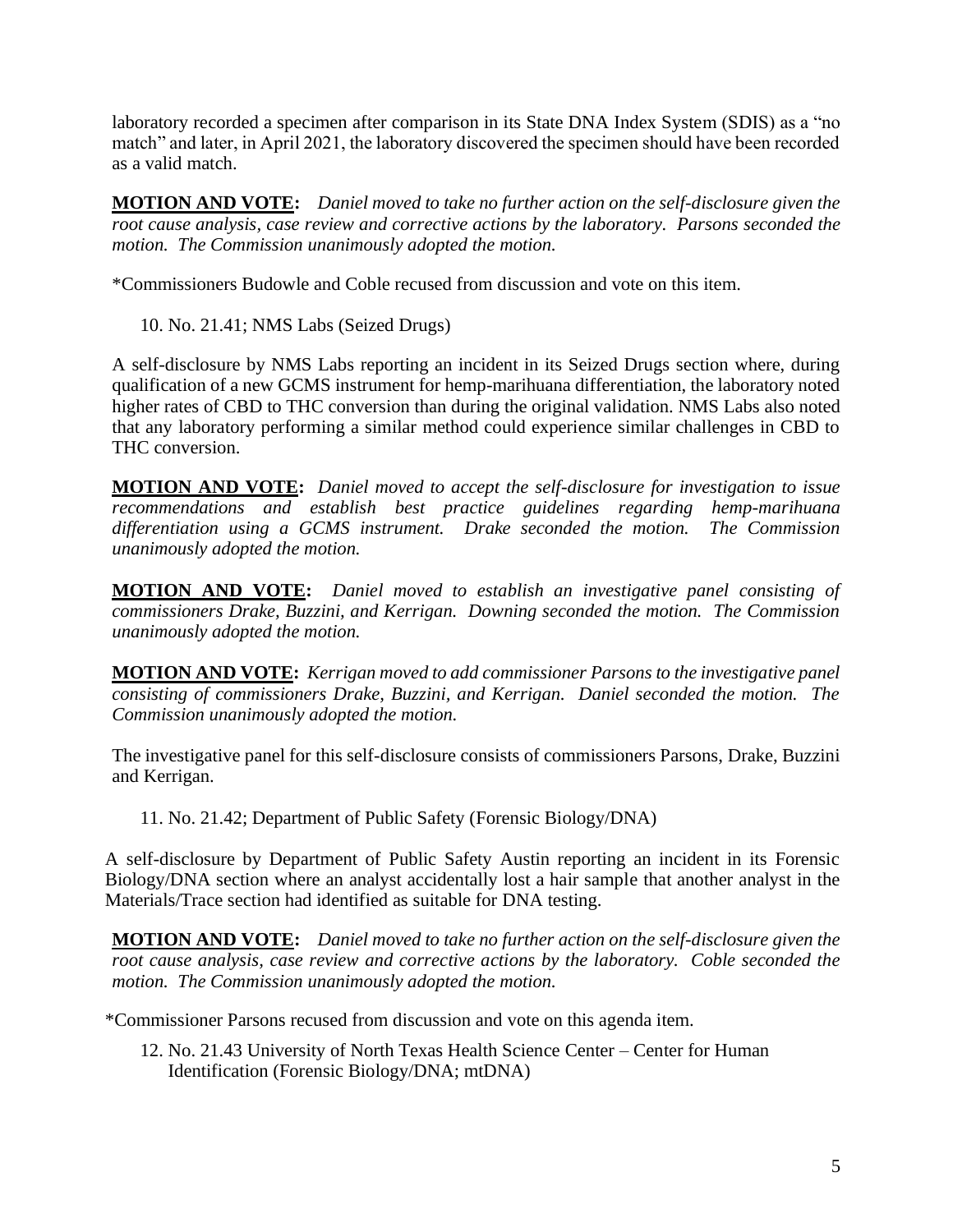A self-disclosure by University of North Texas Health Science Center – Center for Human Identification (UNTHSC-CHI) disclosing an incident in its Forensic Biology section where the laboratory discovered differences between an mtDNA profile produced by the laboratory and the FBI mtDNA profile for the same case.

**MOTION AND VOTE:** *Daniel moved to take no further action on the self-disclosure given the root cause analysis, case review and corrective actions by the laboratory. Drake seconded the motion. The Commission unanimously adopted the motion.*

\*Commissioners Budowle and Coble recused from discussion and vote on this item.

13. No. 21.12; Glen Dale Horner (Houston Police Department/Houston Forensic Science Center; Forensic Biology/DNA)

A complaint against the former Houston Police Department laboratory by defendant Glen Dale Horner alleging the report from a DNA analysis conducted in his 1998 case is missing.

**MOTION AND VOTE:** *Daniel moved dismiss the complaint and direct the laboratory to report any observations regarding the archived case record to the appropriate stakeholders in the criminal justice system. Budowle seconded the motion. The Commission unanimously adopted the motion.*

14. No. 21.25; Brooks, Randall (Fort Worth Police Department Crime Laboratory; Serology)

A complaint by defendant Randall Brooks alleging prosecutors and the Fort Worth Police Department Crime Laboratory failed to disclose the results of the analysis of a sexual assault kit swab.

**MOTION AND VOTE***: Daniel moved to dismiss the complaint because the Commission does not have jurisdiction over disclosure compliance by the State and the reported court decisions are inconsistent with the claim. Drake seconded the motion. The Commission unanimously adopted the motion.*

15. No. 21.26; Pride, Derek (Department of Public Safety Midland; Seized Drugs)

A complaint by defendant Derek Pride alleging DPS Midland denied his right to confront witnesses, because there were two seized drug analyses conducted which produced "two different weights."

**MOTION AND VOTE:** *Daniel moved to dismiss the complaint because the Commission does not have jurisdiction over the admission of affidavits in a criminal case and because differing weights are expected in the sequential analysis of drugs during retesting. Drake seconded the motion. The Commission unanimously adopted the motion.* 

16. No. 21.31; Gutierrez, Roland (Department of Public Safety Houston; Seized Drugs)

A complaint by defendant Roland Gutierrez questioning why witnesses at his trial testified about the odor of cocaine in the courtroom, but at an earlier trial of a codefendant, a different analyst did not offer the same or similar testimony concerning the same evidence.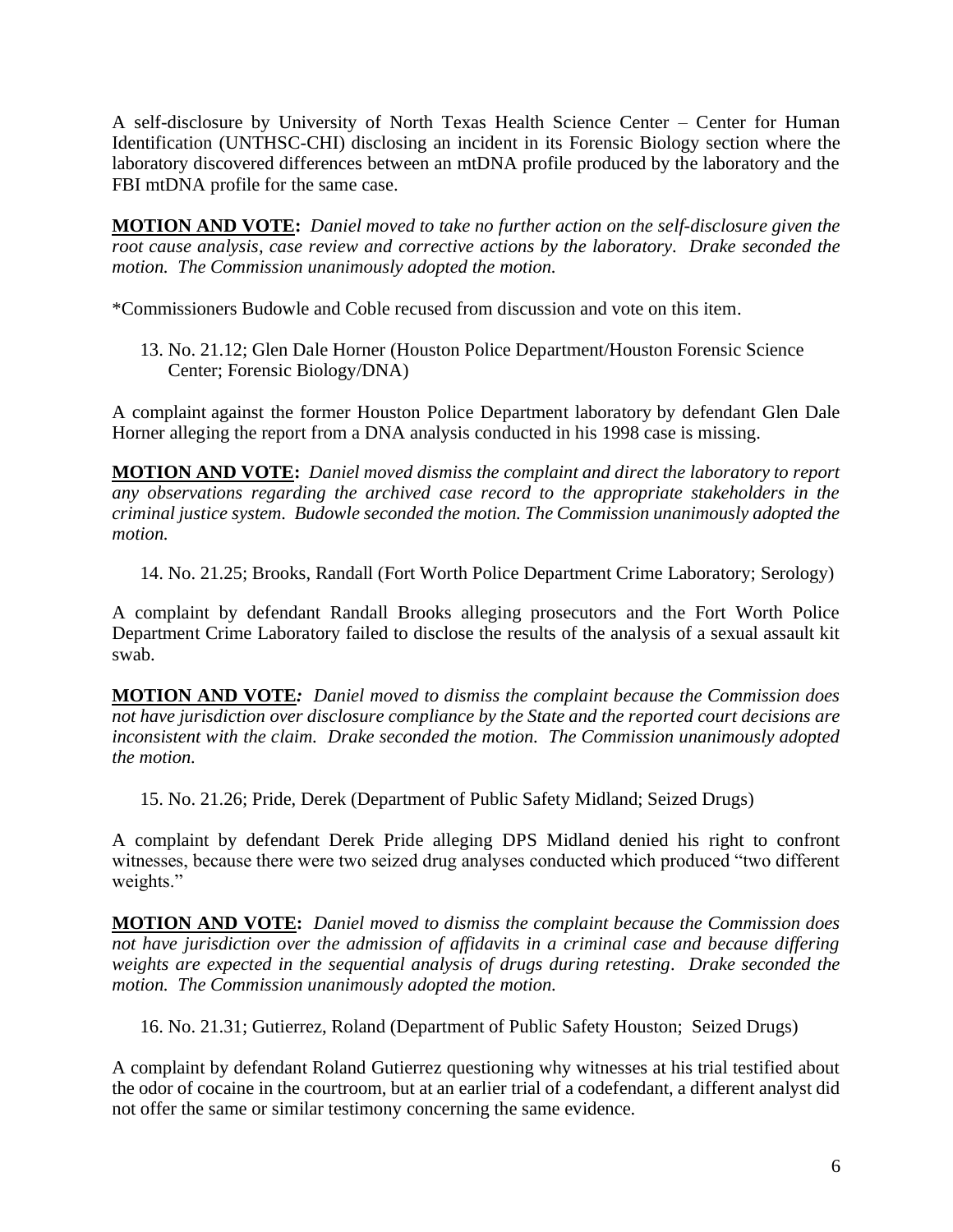**MOTION AND VOTE:** *Daniel moved to dismiss the complaint for failure to allege professional negligence or misconduct related to a forensic analysis. Drake seconded the motion. The Commission unanimously adopted the motion.* 

17. No. 21.32; Harris County Public Defender's Office on behalf of defendant Theodore Schmidt (Dr. Melba Ketchum; Wildlife (Canine) DNA)

A complaint by the Harris County Public Defender's Office on behalf of defendant Timothy Schmidt, alleging Dr. Melba Ketchum committed misconduct when she testified in a criminal case regarding the results of canine DNA analysis because her laboratory was not accredited at the time the analysis was performed. The complaint also alleges Dr. Ketchum failed to estimate the frequency of the relevant DNA sequence(s) in the general canine population, thereby giving incomplete and misleading information to the trier of fact.

The subject of the complaint, Dr. Melba Ketchum briefly addressed the commission regarding the complaint. Ketchum asserted that UC Davis, the other laboratory that offered its opinion in the case, was also not accredited at the time of testing though they obtained accredited later that year in July. Ketchum asserted that her laboratory participated in proficiency testing and adhered to accreditation standards at the time, but could not obtain full accreditation at the time due to delays by ASCLD/LAB (now ANAB). Ketchum detailed her background and qualifications in DNA testing and explained she is now retired. Ketchum described a local dog DNA database her laboratory kept for comparisons and issuance of reports with regard to statistics of similar mitochondrial DNA in canines. Commissioners explained Dr. Ketchum would have an opportunity to be interviewed by the investigative panel.

**MOTION AND VOTE:** *Daniel moved to accept the complaint for investigation to determine whether the allegations of misconduct are supported. Parsons seconded the motion. The Commission unanimously adopted the motion.* 

**MOTION AND VOTE:** *Daniel moved to establish an investigative panel consisting of commissioners Daniel, Budowle and Coble. Drake seconded the motion. The Commission unanimously adopted the motion.* 

18. No. 21.39; Johnson, Jerry (DPS Lubbock; Materials/Trace)

A complaint by defendant Jerry Johnson alleging the microscopic hair comparison testimony at his trial was invalid.

**MOTION AND VOTE:** *Daniel moved to refer the complaint to the Commission's Hair Microscopy Panel. Budowle seconded the motion. The Commission unanimously adopted the motion.* 

In addition to the above complaints and self-disclosures, staff dismissed the following 3 complaints: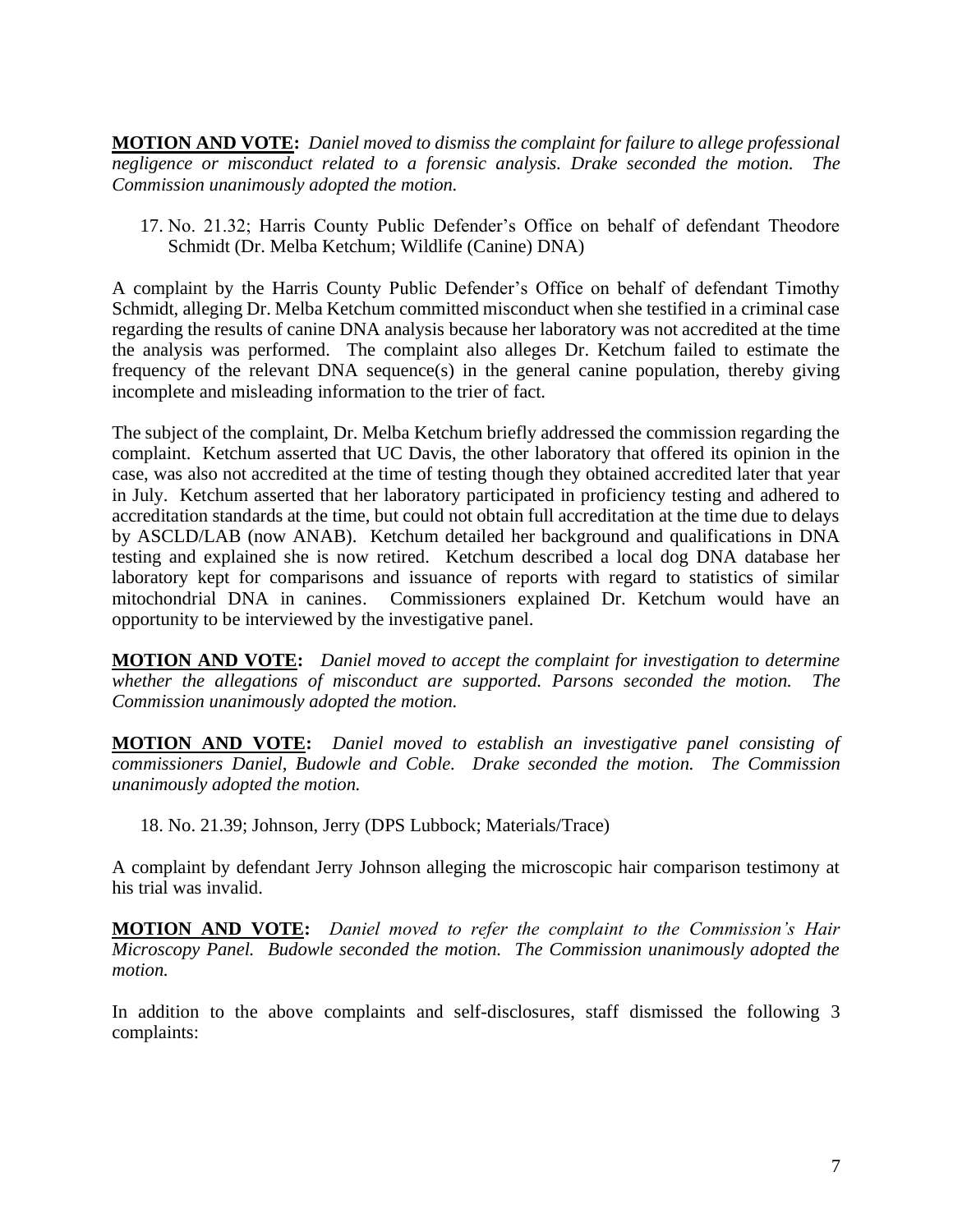- 21.28: a complaint filed by defendant Melvin Nicholas seeking information regarding the evidence against him in a pending criminal case in Hays County. Case dismissed for failure to allege negligence or misconduct related to forensic analysis of physical evidence.
- 21.29: a complaint filed by defendant Cyrus Gray III seeking information regarding the evidence against him in a pending criminal case in Hays County. Case dismissed for failure to allege negligence or misconduct related to forensic analysis of physical evidence.
- 21.36: a complaint filed by defendant Charles Lee alleging law enforcement collected DNA samples from him on two different occasions. The defendant made a prior complaint dismissed by the Commission (19.47). Case dismissed for failure to allege negligence or misconduct related to forensic analysis.

#### **6. Discuss status of crime laboratory accreditation program, including accreditation non-conformances and reports received since April 16, 2021 quarterly meeting; discuss development of sample quality assurance documents for quality incidents and corrective actions; discuss and vote on rulemakings.**

Tomlin reported on accreditation non-conformances and reports received since the April 16, 2021 quarterly meeting. The Commission reviewed seven accreditation related events this quarter, including two continuations of accreditation, three audits and corresponding renewals of accreditation, two reductions in the scope of forensic disciplines offered by a laboratory and one nonconformance/disclosure reported by a laboratory.

**7. Discuss licensing advisory committee update, including:**

# **a. Update on licenses issued and renewed;**

Staff reported there are currently 1,241 licensees, consisting of 5 blanket, 226 non-interpretive (de minimis), 10 provisional, 995 regular, 3 regular/uncommon forensic analysis, and 2 temporary.

#### **b. Review memorandum of licensing-related nonconformances and reports:**

Commissioners and staff discussed a memorandum of licensing-related events that occurred this quarter, including two instances in which the laboratories mistakenly had analysts conducting forensic analysis without being fully licensed.

#### **c. Review outstanding licensing rules and any proposed rule concepts for approval, including discussion and vote on:**

# **i. Revisions to license expiration policy;**

Commissioners reviewed a license expiration policy clarifying the status and requirements for licensure where an analyst or technician fails to renew a license on time.

**MOTION AND VOTE:** *Parsons moved to adopt the rulemaking addressing the license expiration policy for forensic analysts and technicians. Daniel seconded the motion. The Commission unanimously adopted the motion.*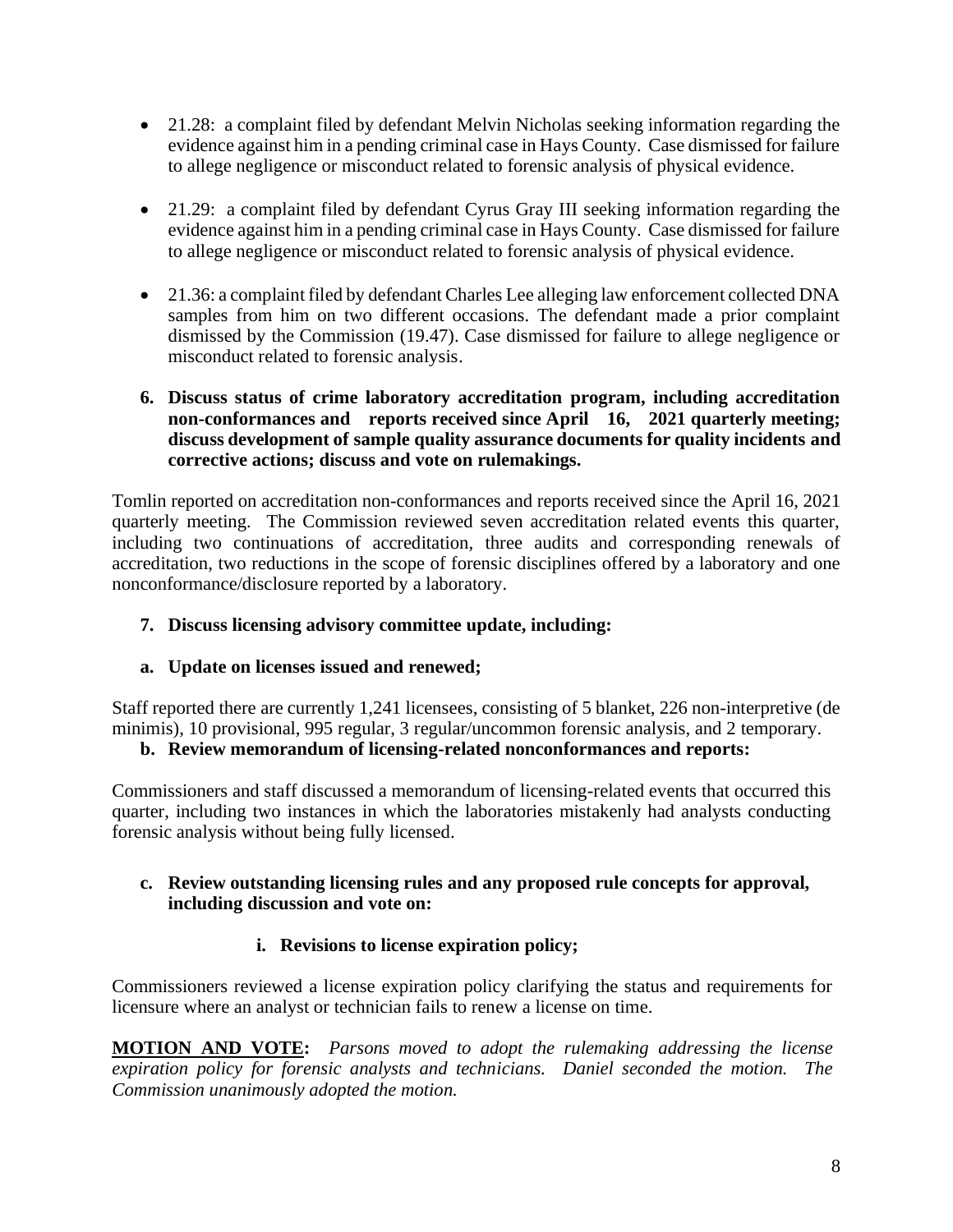#### **ii. Edits to crime scene investigation definition; and**

Commissioners reviewed a rulemaking clarifying the scope of activities covered by the term 'crime scene investigation' in the Commission's administrative rules.

**MOTION AND VOTE:** *Buzzini moved to adopt the rulemaking clarifying the scope of activities covered by the term crime scene investigators which further clarifies which crime laboratory employees are eligible to take the General Forensic Analyst Licensing Exam. Parsons seconded the motion. The Commission unanimously adopted the motion.* 

# **iii. Crime Scene Investigators eligibility for the licensing exam.**

Commissioners discussed and voted on a draft administrative rule provides eligibility to take the General Forensic Analyst Licensing Exam for crime scene investigators, crime laboratory managers and administrators and latent print processors and examiners.

**MOTION AND VOTE:** *Daniel moved to adopt the rulemaking providing exam eligibility for crime scene investigators, crime laboratory managers and administrators and latent print processors and examiners. Budowle seconded the motion. The Commission unanimously adopted the motion.* 

# **d. Remote exam security/proctoring software agreement with SHSU.**

Tomlin reported on the implementation of remote exam proctoring for the Commission's General Forensic Analyst and Technician exams. Exams are proctored through Sam Houston State University's Blackboard system using the exam security software Respondus. SHSU has also offered the same services to the other court licensing programs at the Judicial Branch Certification Commission (JBCC), the Commission's sister agency. Staff hopes to launch the option for remote testing before the end of the month.

# **e. General Forensic Analyst Licensing Exam II Update.**

Tomlin gave an update on the status of the development of the second iteration of the General Forensic Analyst Licensing Exam. Exam Committee volunteers from the Commission's Licensing Advisory Committee have developed a new syllabus, objectives and lists of study materials and readings for each exam topic covered by the exam. The Committee is currently working on recording videos for sections without video training content. Commission staff plans to distribute study materials for a pilot of the new exam primarily to forensic analysts practicing in disciplines not currently required to be accredited or licensed, including document examiners, digital/multimedia analysts, and the crime scene investigators, latent print processors or examiners, and crime laboratory managers covered in the draft rulemaking approved today that permits these candidates to take the exam. Staff plans to distribute the reading materials for the pilot exam sometime in early August so that candidates can begin preparing for the exam. The Commission will use data from the pilot exam to work with psychometricians in assessing whether the exam is a good measure of the material the Commission wants to convey.

#### **8. Update from investigative panel regarding Southwestern Institute of Forensic Sciences (Firearms/Toolmarks) self-disclosure #21.17.**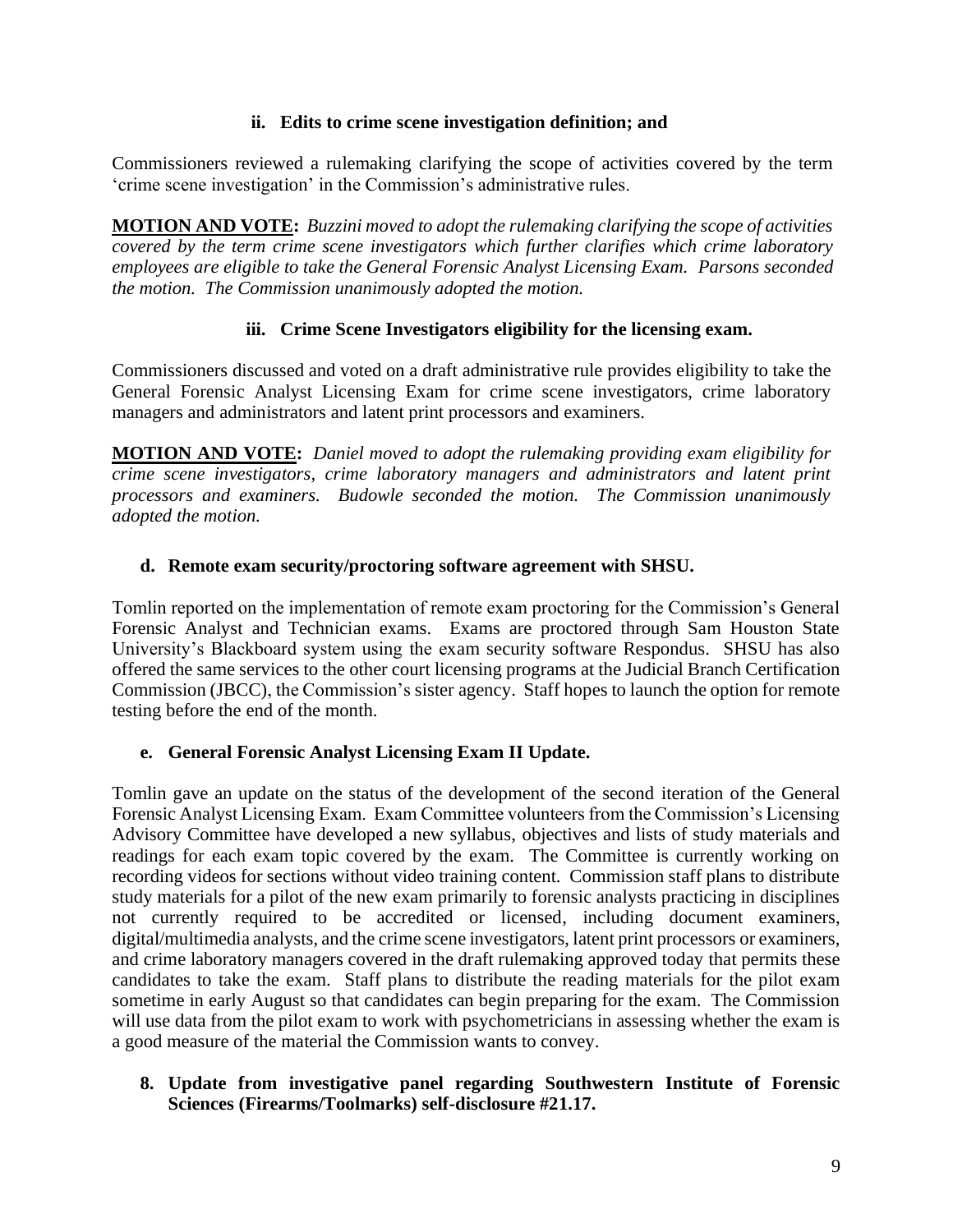The panel and Garcia gave a brief update on the status of the investigation. Panel members met in June to discuss the focus of the investigation. The analyst who is the subject of the complaint has not responded to the Commission's notice and request for an interview. The investigative panel plans to have a draft report for approval at the Commission's October quarterly meeting.

\*Commission Vice Chair Drake assumed the role of Chair on this agenda item and Presiding Officer Barnard recused form discussion and vote on this item.

### **9. Review and adopt final report from investigative panel regarding Fort Worth Police Department Crime Laboratory complaint #20.47.**

Members discussed the draft report presented by staff and the investigative panel. Members also discussed responses to the report by the subject laboratory director and the complainant.

**MOTION AND VOTE:** *Kerrigan moved to approve the final report draft for publication. Drake seconded the motion. The Commission unanimously adopted the motion.* 

# **10. Update from investigative panel regarding Expertox complaint #20.55.**

Garcia gave a brief update on the investigative panel's progress. Members discussed the hiring of expert Dr. Timothy Rohrig to review the technical aspects of the investigation.

**MOTION AND VOTE:** *Daniel moved to approve the contract to hire Dr. Rohrig to review the case for the Commission. Kerrigan seconded the motion. The Commission unanimously adopted the motion.* 

# **11. Update from investigative panel regarding Armstrong complaint #20.60.**

Garcia and members of the investigative panel presented a draft final report in the investigation.

**MOTION AND VOTE:** *Kerrigan moved to approve the final report draft for publication. Budowle seconded the motion. The Commission unanimously adopted the motion.* 

# **12. Update re: forensic science related legislation filed to date (87th Session).**

See item 13 below.

#### **13. Update from Texas Association of Crime Laboratory Directors, including an update on the collaborative work groups discussing implementation of OSAC Registry standards, plan in collaboration with NIST for implementation of OSAC Registry standards and hiring of project manager.**

Peter Stout, President of the Texas Association of Crime Laboratory Directors, gave an update from the TACLD's July 15, 2021. Stout reviewed all state legislative bills potentially affecting crime laboratory operations in Texas. Stout also addressed data he acquired from a survey of laboratories regarding issues laboratories in Texas have identified with respect to the conversion